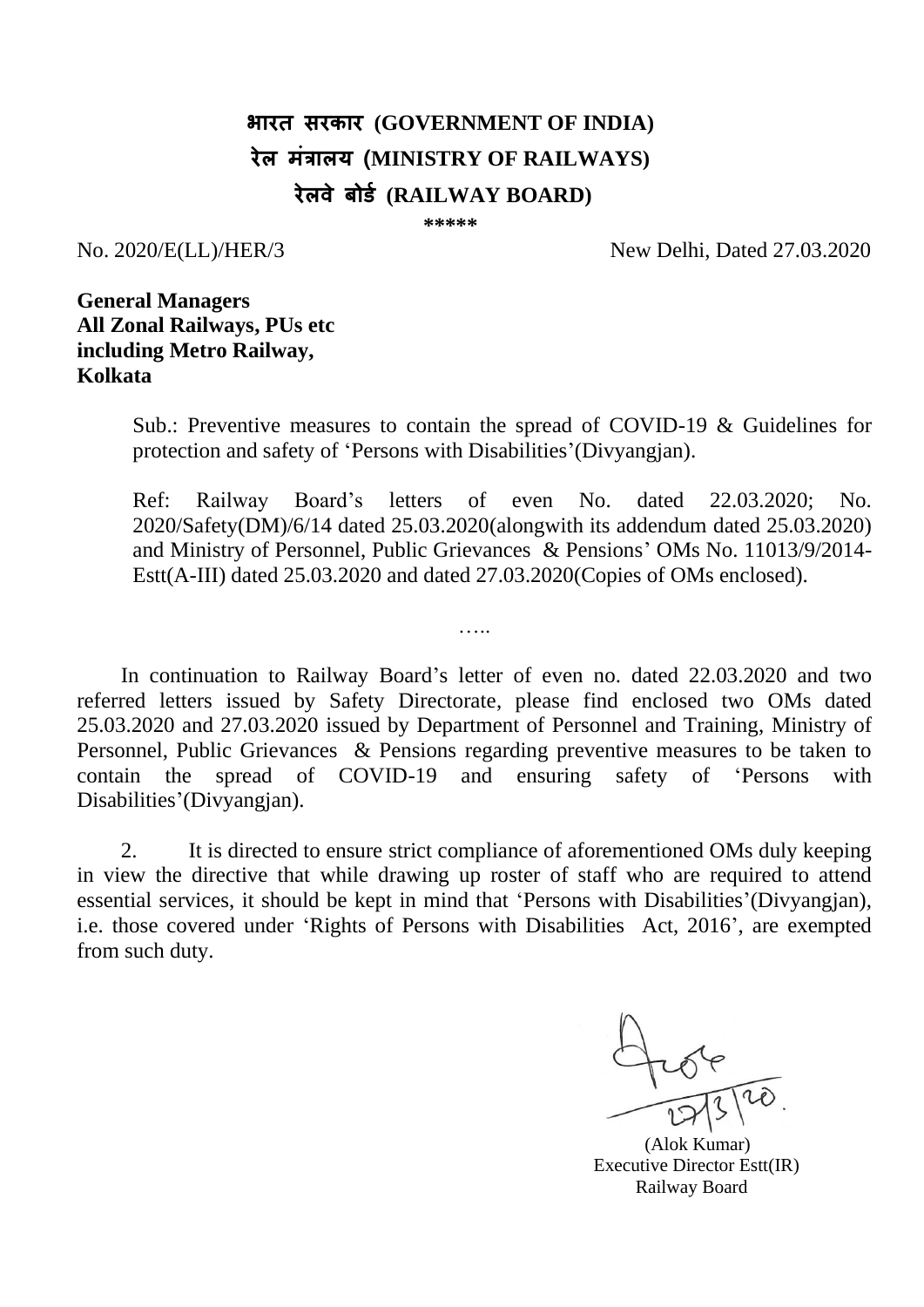#### F.No. 11013/9/2014 - Estt (A-III) **Government of India** Ministry of Personnel, Public Grievances and Pensions **Department of Personnel & Training**

North Block, New Delhi Dated 25.03.2020

#### **OFFICE MEMORANDUM**

#### Preventive measures to contain the spread of COVID19 Sub:

Guidelines have been issued by the Ministry of Home Affairs pursuant to a decision to impose a complete lock-down in view of the threat posed by the spread of COVID 19. Certain Offices have been given exemption from the lock-down. Keeping in view the exigencies that have arisen in various Departments not exempted under the guidelines, and in partial modification of this Department OM of even no. 22<sup>nd</sup> March, 2020, the following instructions are issued:

- Heads of Department may draw up a list of staff that are absolutely necessary to  $(i)$ carry out additional essential services within the Department.
- The list of such employees may be communicated by email to Sh Eish Singal, Deputy  $(ii)$ Commissioner of Police (DCP), New Delhi District at the following mail id

# dcp.nd@delhipolice.gov.in

### dcp-newdelhi-dl@nic.in

- Authorization letter will be issued by the DCP by return mail.  $(iii)$
- Print-out of this authorization letter should be made available to the staff concerned.  $(iv)$
- The staff should be instructed to carry a copy of this print-out along with their official  $(v)$ ID Cards while coming to the Office.
- The remaining staff should be asked to work from home.  $(vi)$
- These instructions shall be applicable with immediate effect.  $(vii)$

Tay 213 por

Joint Secretary to the Government of India

#### To

- $1.$ All the Ministries/Departments of the Government of India
- $2.$ **PMO/Cabinet Secretariat**
- 3. PS to MoS (PP)
- PSO to Secretary (Personnel) 4.
- Sr. Technical Director, NIC, DoPT 5.